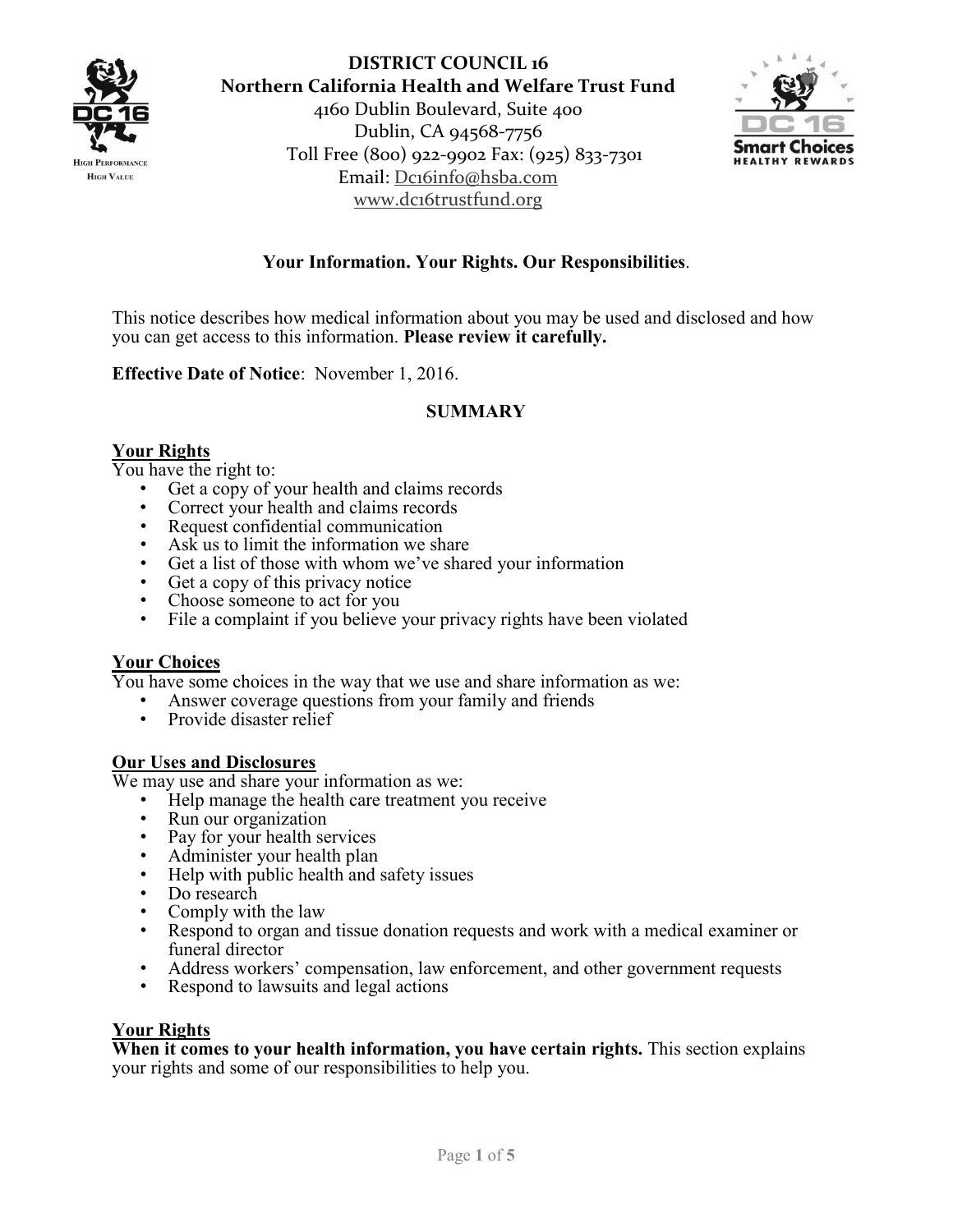## **Get a copy of health and claims records**

- You can ask to see or get a copy of your health and claims records and other health information we have about you. Ask us how to do this.
- We will provide a copy or a summary of your health and claims records, usually within 30 days of your request. We may charge a reasonable, cost-based fee.

## **Ask us to correct health and claims records**

- You can ask us to correct your health and claims records if you think they are incorrect or incomplete. Ask us how to do this.
- We may say "no" to your request, but we'll tell you why in writing within 60 days.

### **Request confidential communications**

- You can ask us to contact you in a specific way (for example, home or office phone) or to send mail to a different address.
- We will consider all reasonable requests, and must say "yes" if you tell us you would be in danger if we do not.

### **Ask us to limit what we use or share**

- You can ask us not to use or share certain health information for treatment, payment, or our
- operations.
- We are not required to agree to your request, and we may say "no" if it would affect your care.

### **Get a list of those with whom we've shared information**

- You can ask for a list (accounting) of the times we've shared your health information for six years prior to the date you ask, who we shared it with, and why.
- We will include all the disclosures except for those about treatment, payment, and health care operations, and certain other disclosures (such as any you asked us to make). We'll provide one accounting a year for free but will charge a reasonable, cost-based fee if you ask for another one within 12 months.

#### **Get a copy of this privacy notice**

You can ask for a paper copy of this notice at any time, even if you have agreed to receive the notice electronically. We will provide you with a paper copy promptly.

#### **Choose someone to act for you**

- If you have given someone medical power of attorney or if someone is your legal guardian, that person can exercise your rights and make choices about your health information.
- We will make sure the person has this authority and can act for you before we take any action.

## **File a complaint if you feel your rights are violated**

- You can complain if you feel we have violated your rights by contacting us using the information on page 1.
- You can file a complaint with the U.S. Department of Health and Human Services Office for Civil Rights by sending a letter to 200 Independence Avenue, S.W., Washington, D.C. 20201, calling 1-877-696-6775, or visiting *www.hhs.gov/ocr/privacy/hipaa/complaints/*
- We will not retaliate against you for filing a complaint.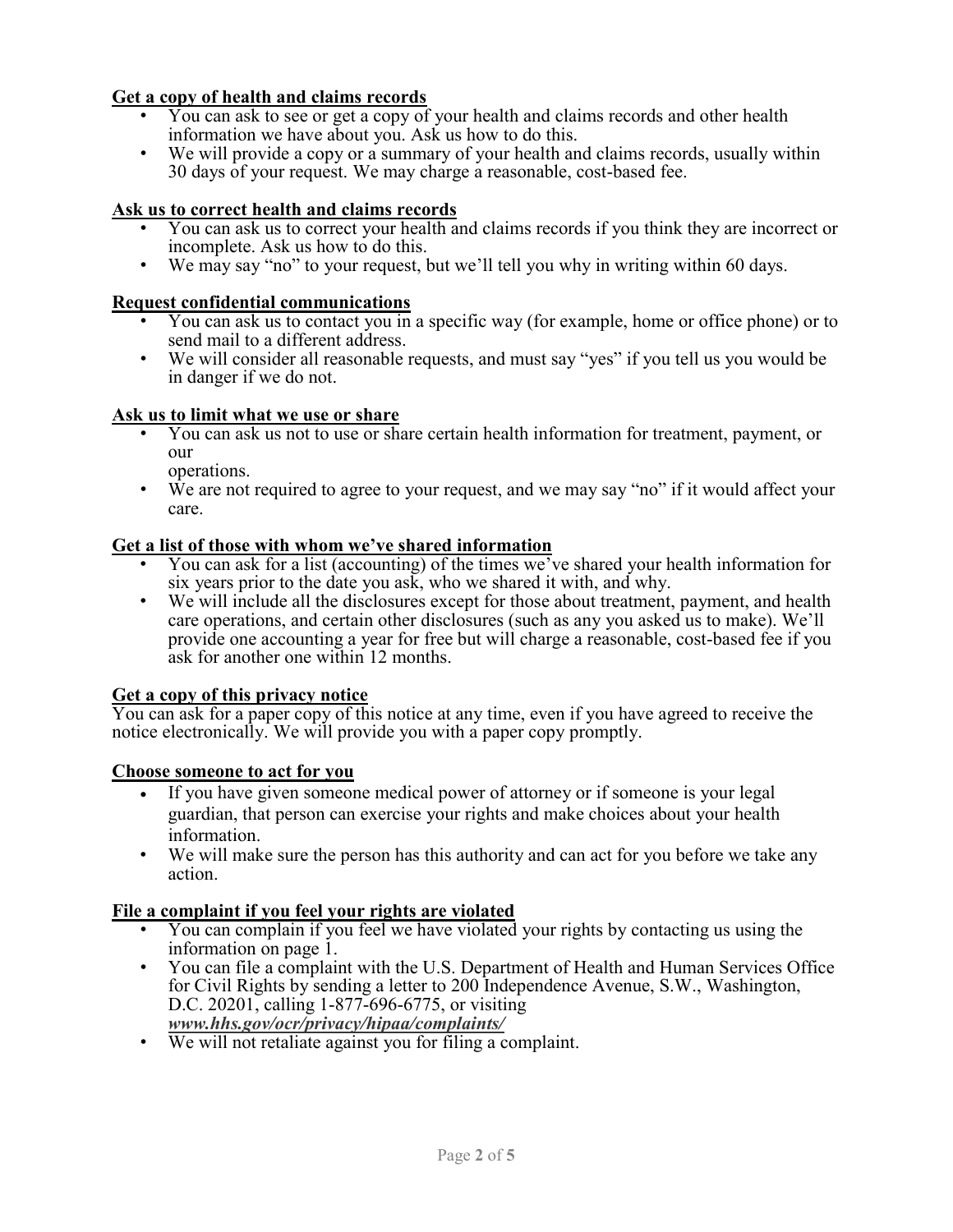## **Your Choices**

**For certain health information, you can tell us your choices about what we share.** If you have a clear preference for how we share your information in the situations described below, talk to us. Tell us what you want us to do, and we will follow your instructions.

In these cases, you have both the right and choice to tell us to:

- Share information with your family, close friends, or others involved in payment for your care
- Share information in a disaster relief situation

*If you are not able to tell us your preference, for example if you are unconscious, we may go ahead and share your information if we believe it is in your best interest. We may also share your information when needed to lessen a serious and imminent threat to health or safety.*

In these cases we *never* share your information unless you give us written permission:

- Marketing purposes
- Sale of your information
- Psychotherapy notes

#### **Our Uses and Disclosures**

#### **How do we typically use or share your health information?**

We typically use or share your health information in the following ways:

#### **Help manage the health care treatment you receive**

We can use your health information and share it with professionals who are treating you. *Example: A doctor sends us information about your diagnosis and treatment plan so we can arrange additional services.*

#### **Run our organization**

- We can use and disclose your information to run our organization and contact you when necessary.
- We are not allowed to use genetic information to decide whether we will give you coverage and the price of that coverage. This does not apply to long term care plans. *Example: We use health information about you to develop better services for you.*

#### **Pay for your health services**

We can use and disclose your health information as we pay for your health services. *Example: We share information about you with your dental plan to coordinate payment for your dental work.*

#### **Administer your plan**

We may disclose your health information to your health plan sponsor for plan administration. *Example: Your company contracts with us to provide a health plan, and we provide your company with certain statistics to explain the premiums we charge.*

#### **Other Uses and Disclosures**

Any other use or disclosure not described in the Notice will only be made with your authorization.

#### **Revocation of Prior Authorization.**

You may revoke a prior authorization granted for psychotherapy notes, marketing, sales or any other authorized use and disclosure.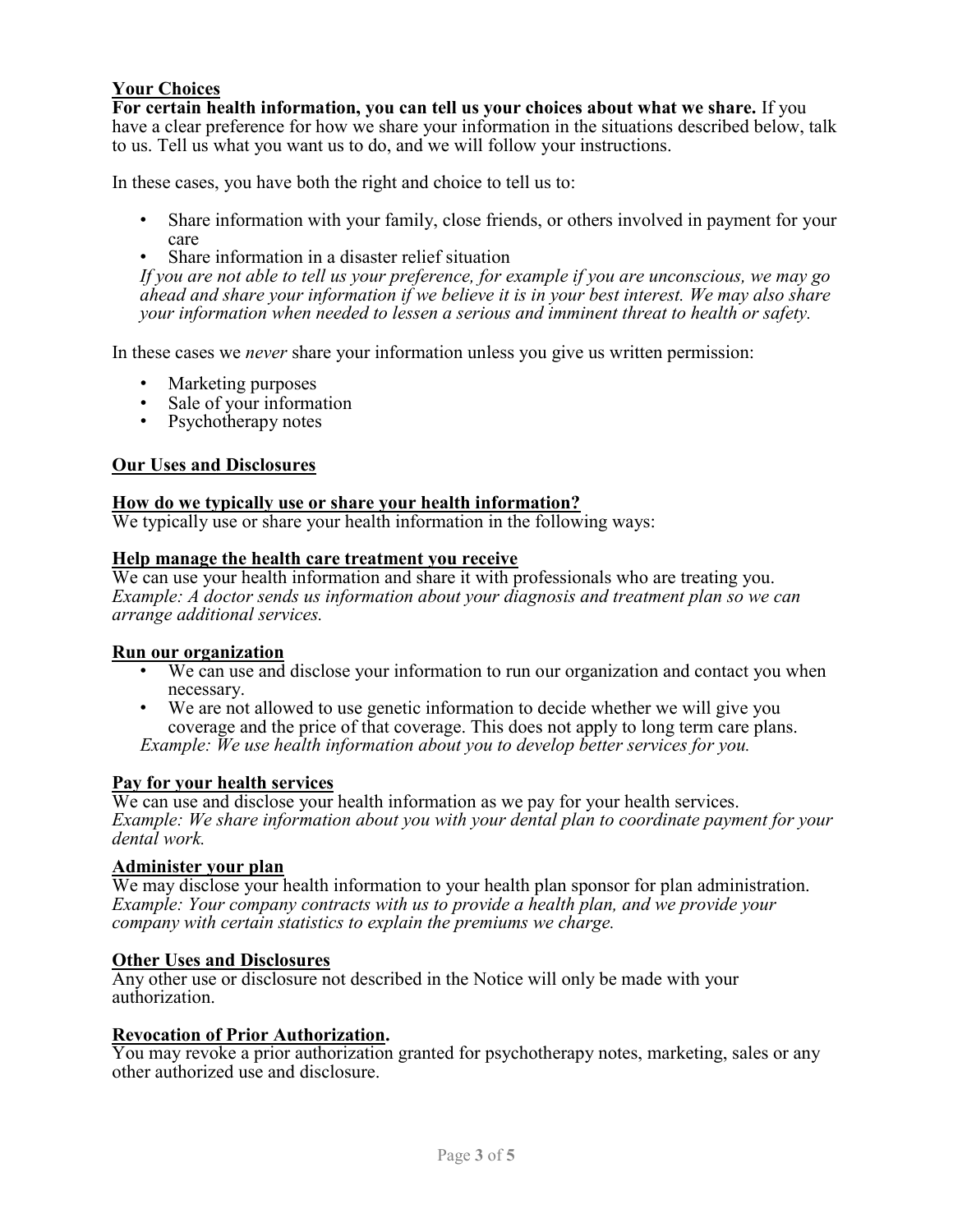## **How else can we use or share your health information?**

We are allowed or required to share your information in other ways – usually in ways that contribute to the public good, such as public health and research. We have to meet many conditions in the law before we can share your information for these purposes. For more information see: www.hhs.gov/ocr/privacy/hipaa/understanding/consumers/index.html

### **Help with public health and safety issues**

We can share health information about you for certain situations such as:

- Preventing disease
- Helping with product recalls
- Reporting adverse reactions to medications
- Reporting suspected abuse, neglect, or domestic violence
- Preventing or reducing a serious threat to anyone's health or safety

### **Do research**

We can use or share your information for health research.

### **Comply with the law**

We will share information about you if state or federal laws require it, including with the Department of Health and Human Services if it wants to see that we're complying with federal privacy law.

#### **Respond to organ and tissue donation requests and work with a medical examiner or funeral director**

- We can share health information about you with organ procurement organizations.
- We can share health information with a coroner, medical examiner, or funeral director when an individual dies.

#### **Address workers' compensation, law enforcement, and other government requests**

- We can use or share health information about you:
	- For workers' compensation claims
	- For law enforcement purposes or with a law enforcement official
	- With health oversight agencies for activities authorized by law<br>• For special government functions such as military national sec
	- For special government functions such as military, national security, and presidential protective services

#### **Respond to lawsuits and legal actions**

We can share health information about you in response to a court or administrative order, or in response to a subpoena.

## **Our Responsibilities**

- We are required by law to maintain the privacy and security of your protected health information.
- We will let you know promptly if a breach occurs that may have compromised the privacy or security of your information.
- We must follow the duties and privacy practices described in this notice and give you a copy of it.
- We will not use or share your information other than as described here unless you tell us we can in writing. If you tell us we can, you may change your mind at any time. Let us know in writing if you change your mind.

For more information see:

www.hhs.gov/ocr/privacy/hipaa/understanding/consumers/noticepp.html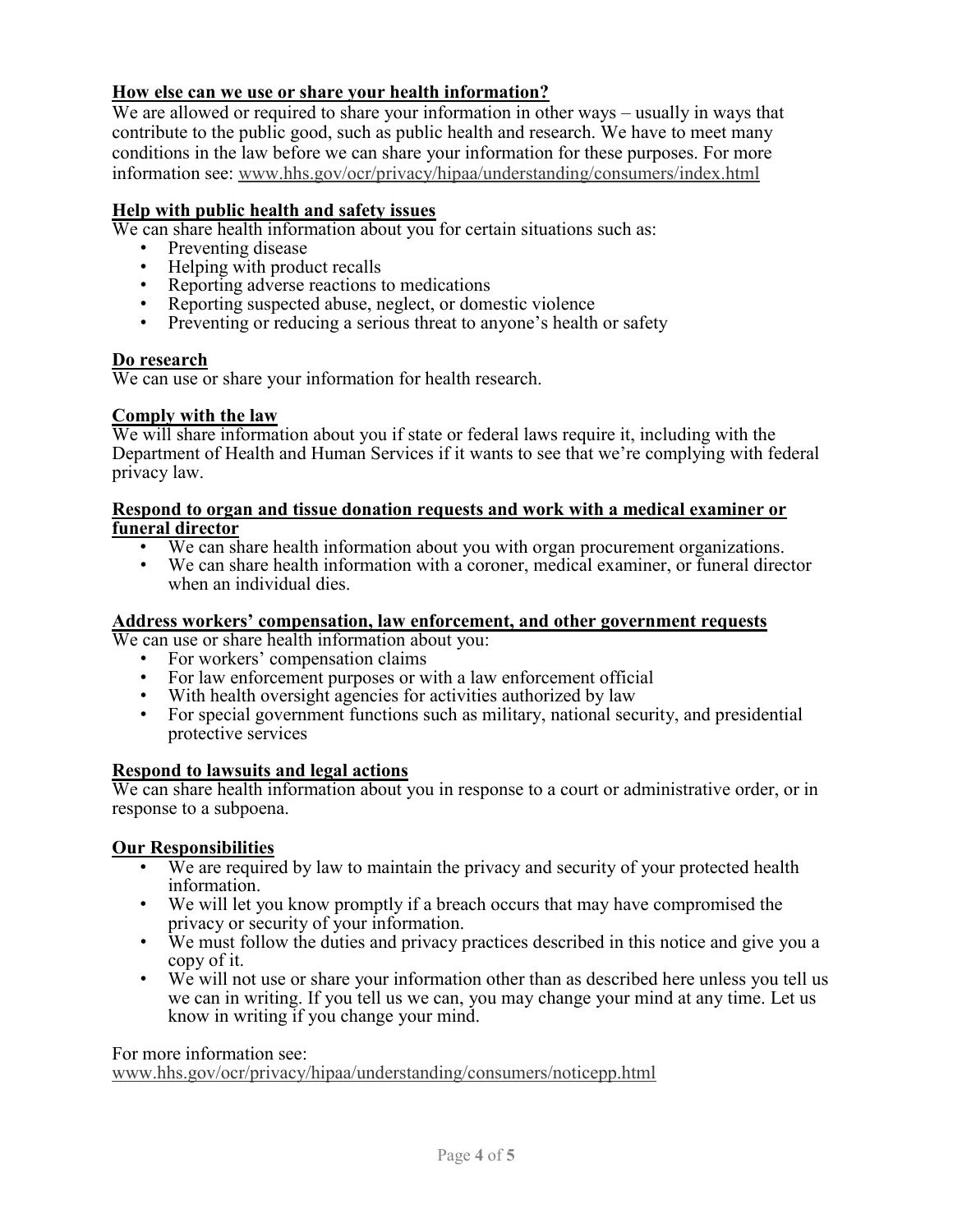## **Whom to Contact at the Plan for More Information:**

If you have any questions regarding this Notice or the subjects addressed in it, you may contact the Privacy Officer, specified below, at the Trust Fund Office:

> The Privacy Officer Health Services & Benefit Administrators, Inc. 4160 Dublin Boulevard, Suite 400 Dublin, CA 94568-7756 Phone: (800) 922-9902<br>Fax: (925) 833-7301  $(925) 833 - 7301$

## **Changes to the Terms of this Notice**

We can change the terms of this notice, and the changes will apply to all information we have about you. The new notice will be available upon request, on our web site, and we will mail a copy to you.